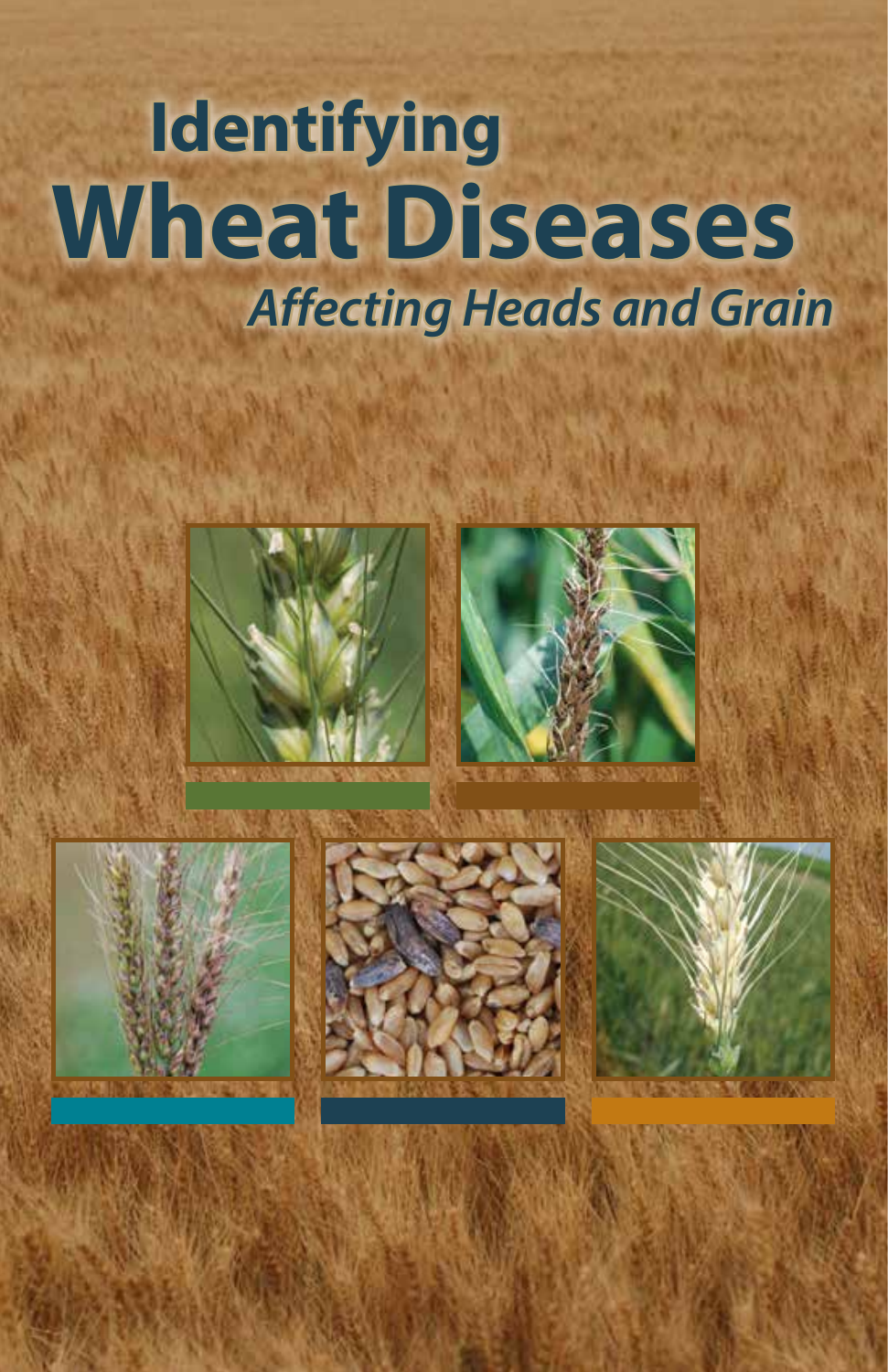# Healthy Wheat

## **Normal Wheat Head**

Diagnosis of disease begins with an understanding what a healthy wheat plant looks like.

Notice the uniform green color and absence of blotches or spots.

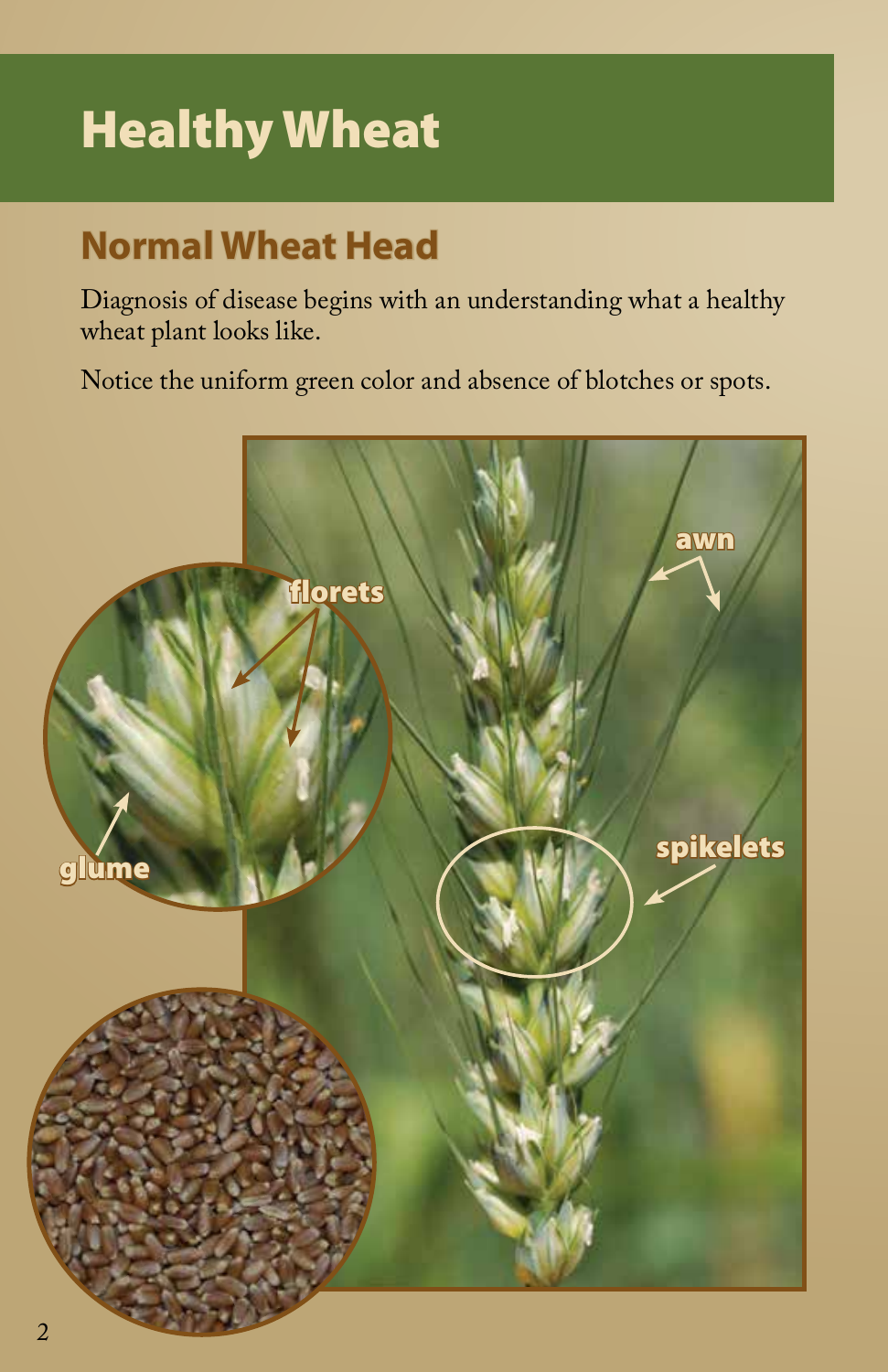# Diseases Visible at Head Emergence

## **Loose Smut**

Black, powdery fungal spores replace normal head tissues.

Infected heads produce no grain.

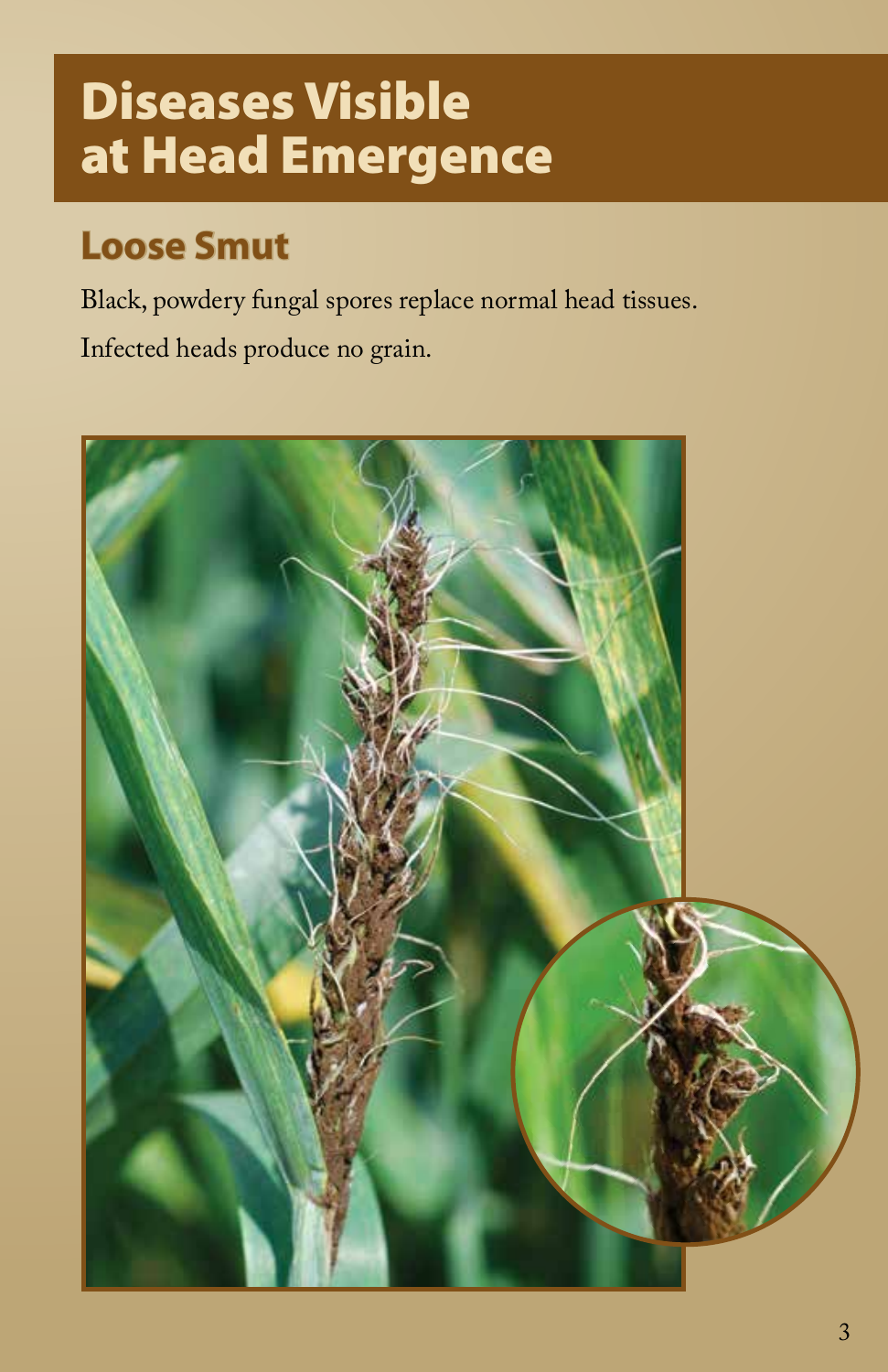# Diseases Visible During Grain Development

## **Fusarium Head Blight**

Large tan or brown lesions affect the entire spikelet or a large section of the wheat head.

The central stem of the head is often brown at the base of spikelet, and florets may have an orange mass of fungal spores.

Grain often has a white, chalky appearance and some kernels may have a pink or reddish discoloration.

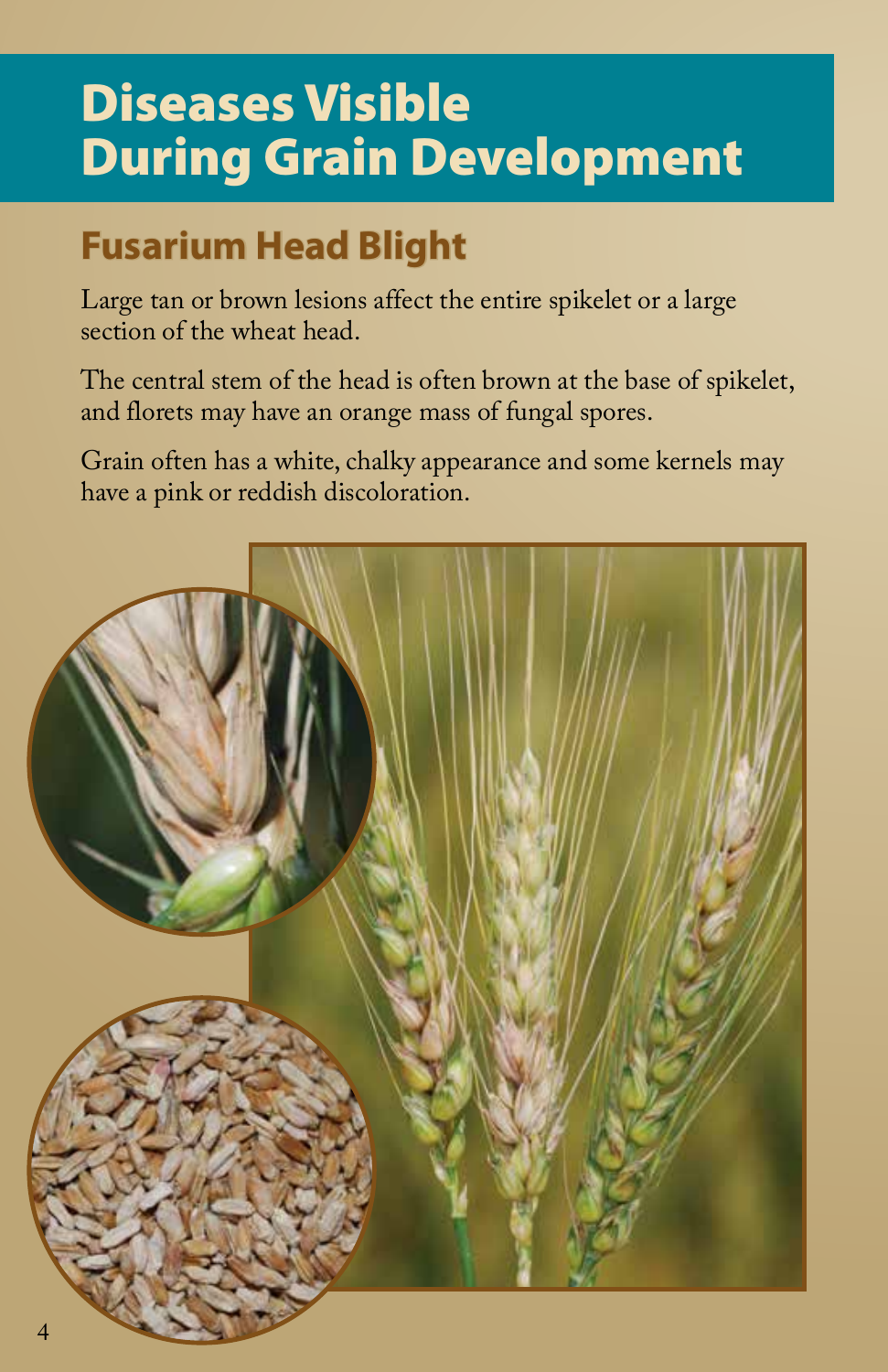# Diseases Visible During Grain Development

## **Stagonospora Glume Blotch**

Dark brown or purple lesions form near the tip of the glume.

The central stem is often not affected.

Small, brown reproductive structures of the fungus may be visible with magnification.

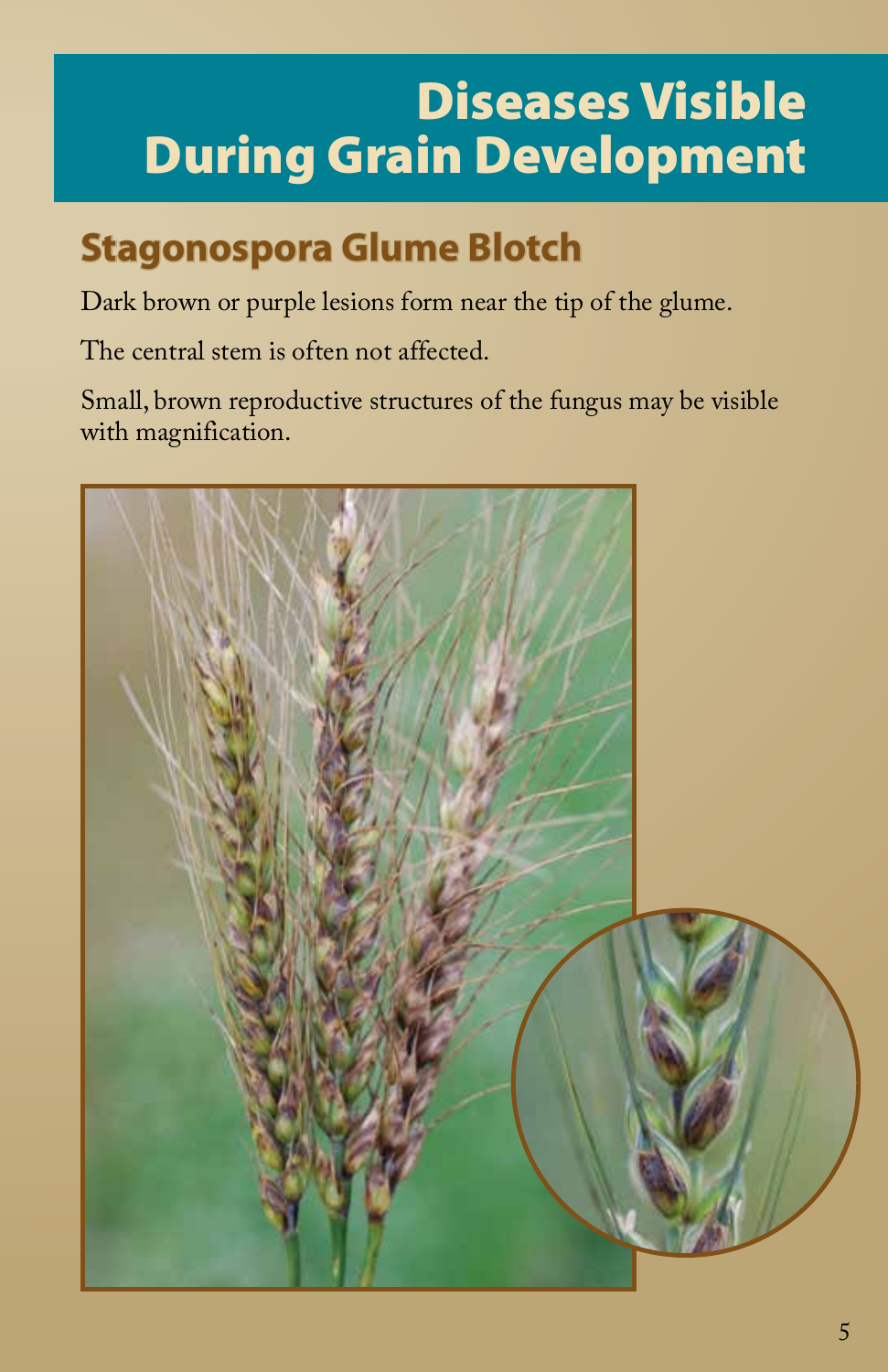# Diseases Visible During Grain Development

## **Black Chaff**

The glume has a purplish-black discoloration.

Symptoms are often most severe near the base of the glume, but lesions may have streaks running the full length of the floret.

Awns and stem just below the head often have dark-colored lesions.

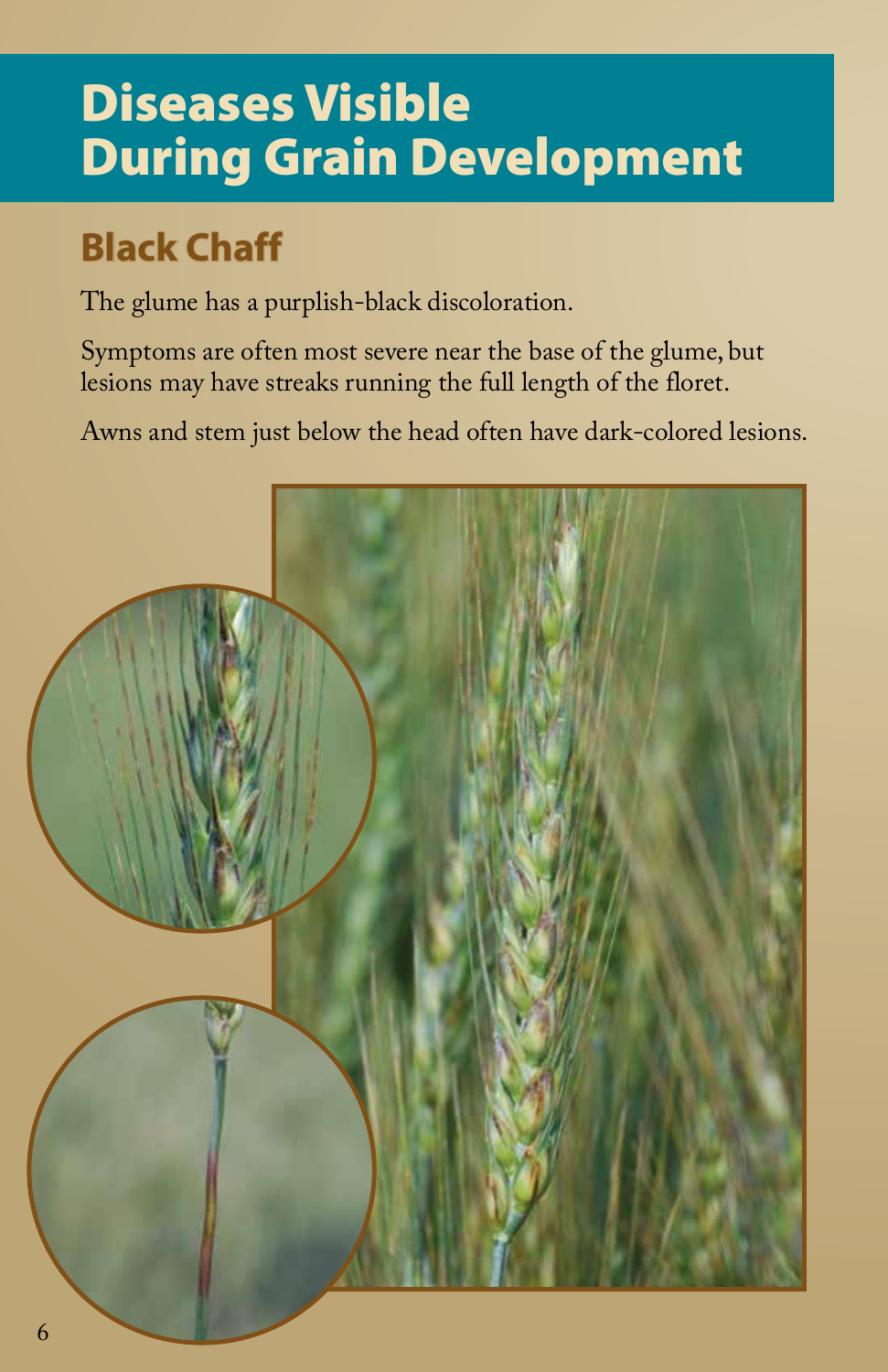# Diseases Most Visible Just Before Harvest

## **Sooty Molds**

A grayish-black or dark-green mold grows on the surface of spikelets. Symptoms normally develop when rain delays wheat harvest. Grain may develop a discoloration known as "black point."

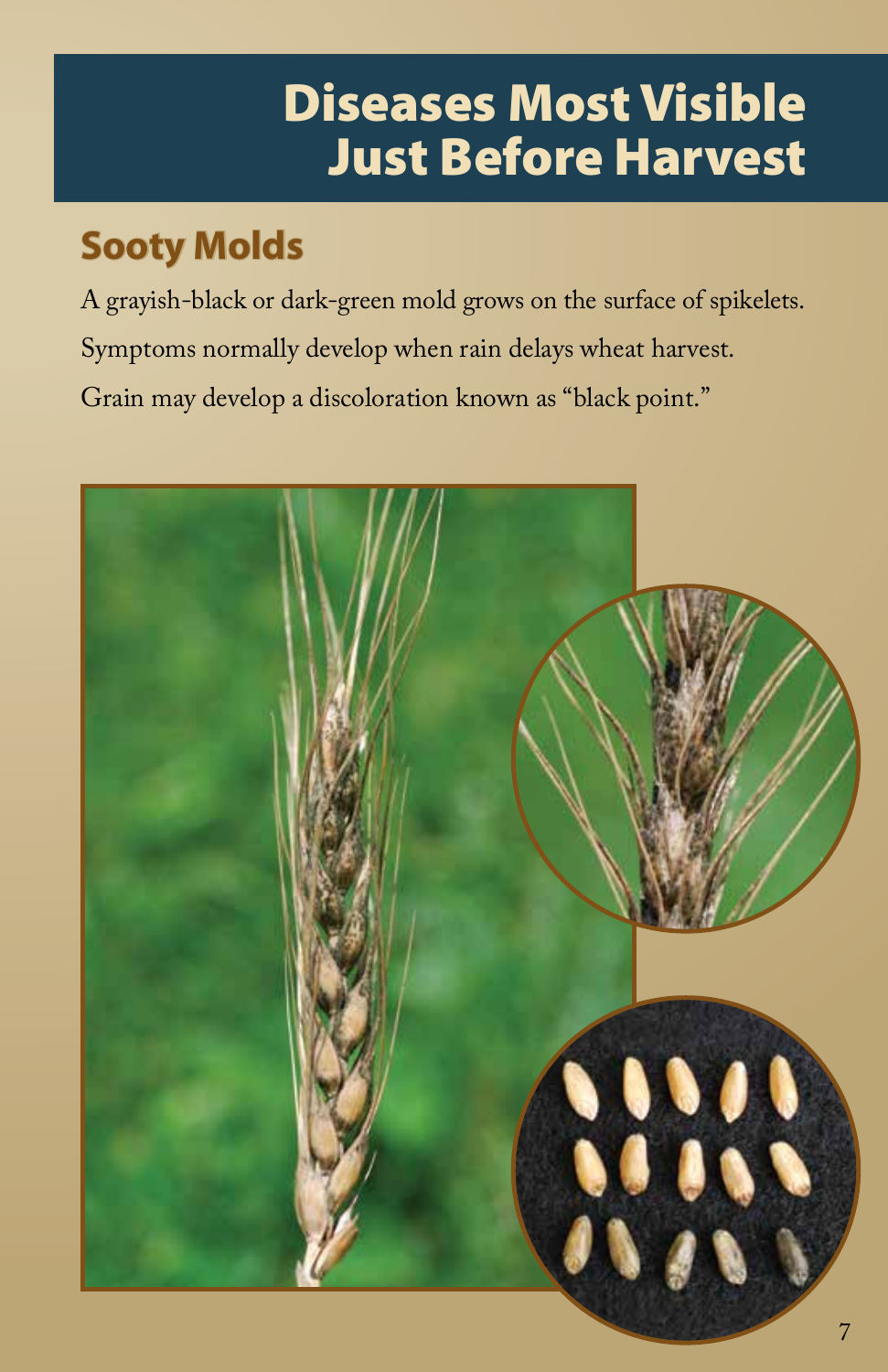## Diseases Most Visible Just Before Harvest

## **Common Bunt/Dwarf Bunt**

Black, powdery fungal spores are visible near the tip of florets of mature wheat.

The seed coat is easily broken to reveal black, powdery fungal spores.

Grain may have an unpleasant, fishy odor.

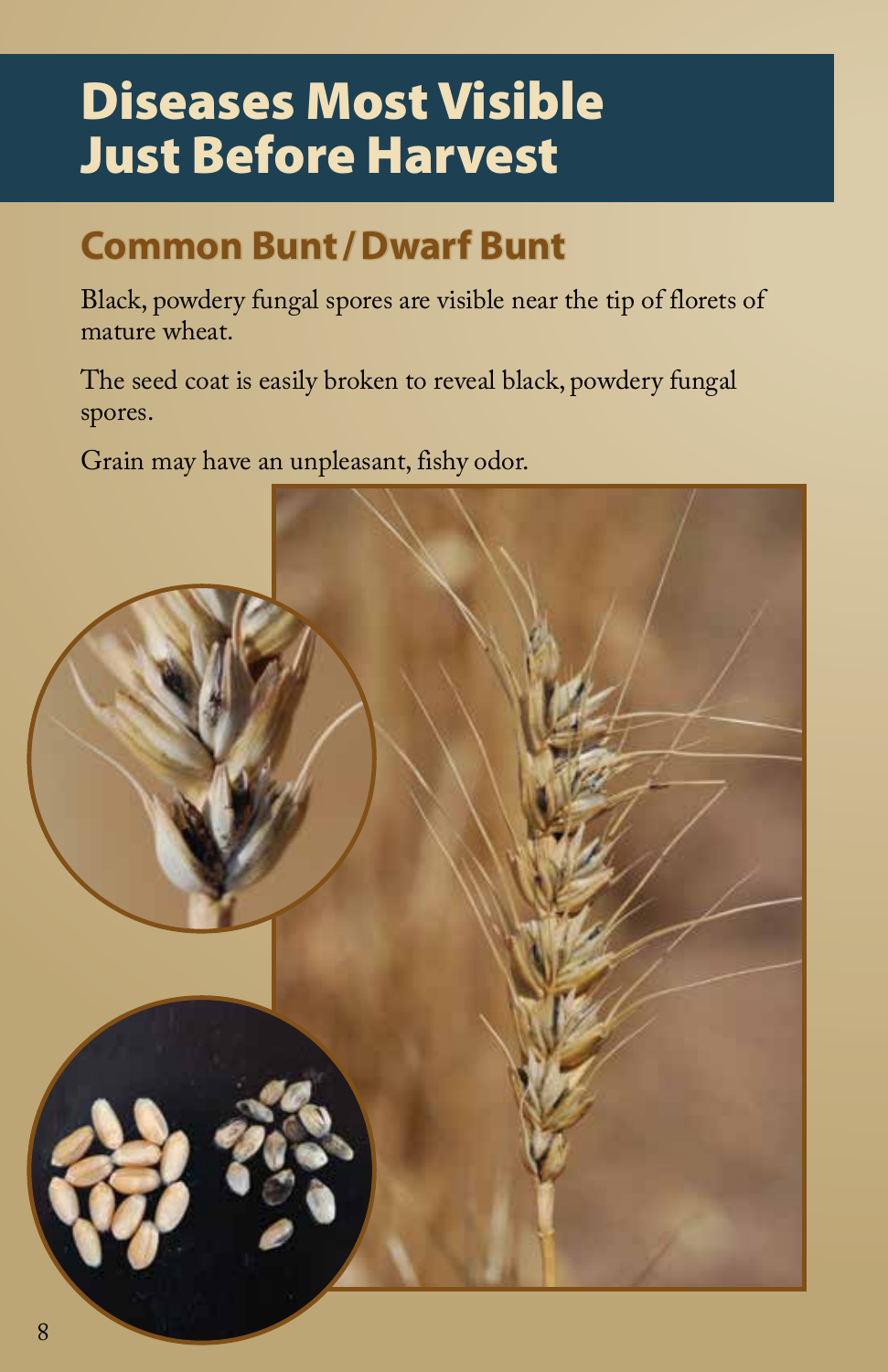## Diseases Most Visible Just Before Harvest

#### **Ergot**

Dark-purple or black fungal structures replace wheat kernels.

Dark-colored fungal structures are visible in grain after harvest.

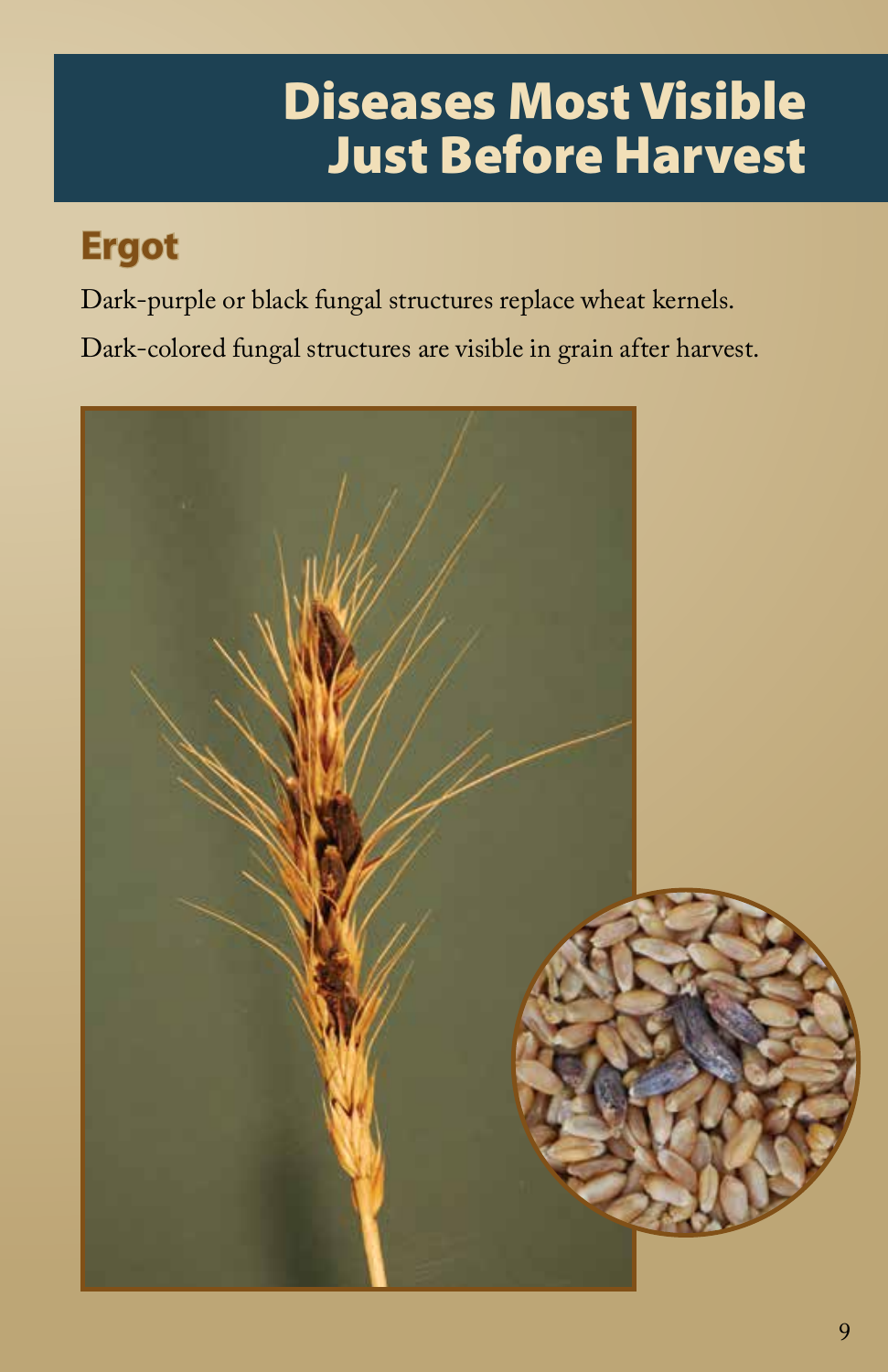## Diseases Causing Problems in Other Countries

#### **Wheat Blast**

Tan lesions affecting entire spikelets result in premature death of sections of the wheat head.

The central stem of the head often has dark-brown or black lesions and a discoloration at the base of the spikelets.

Infected spikelets may have areas of gray, fluffy fungal spores at their base.

Grain is often shriveled and pale. Infected kernels may have dark discoloration or irregular blotches.

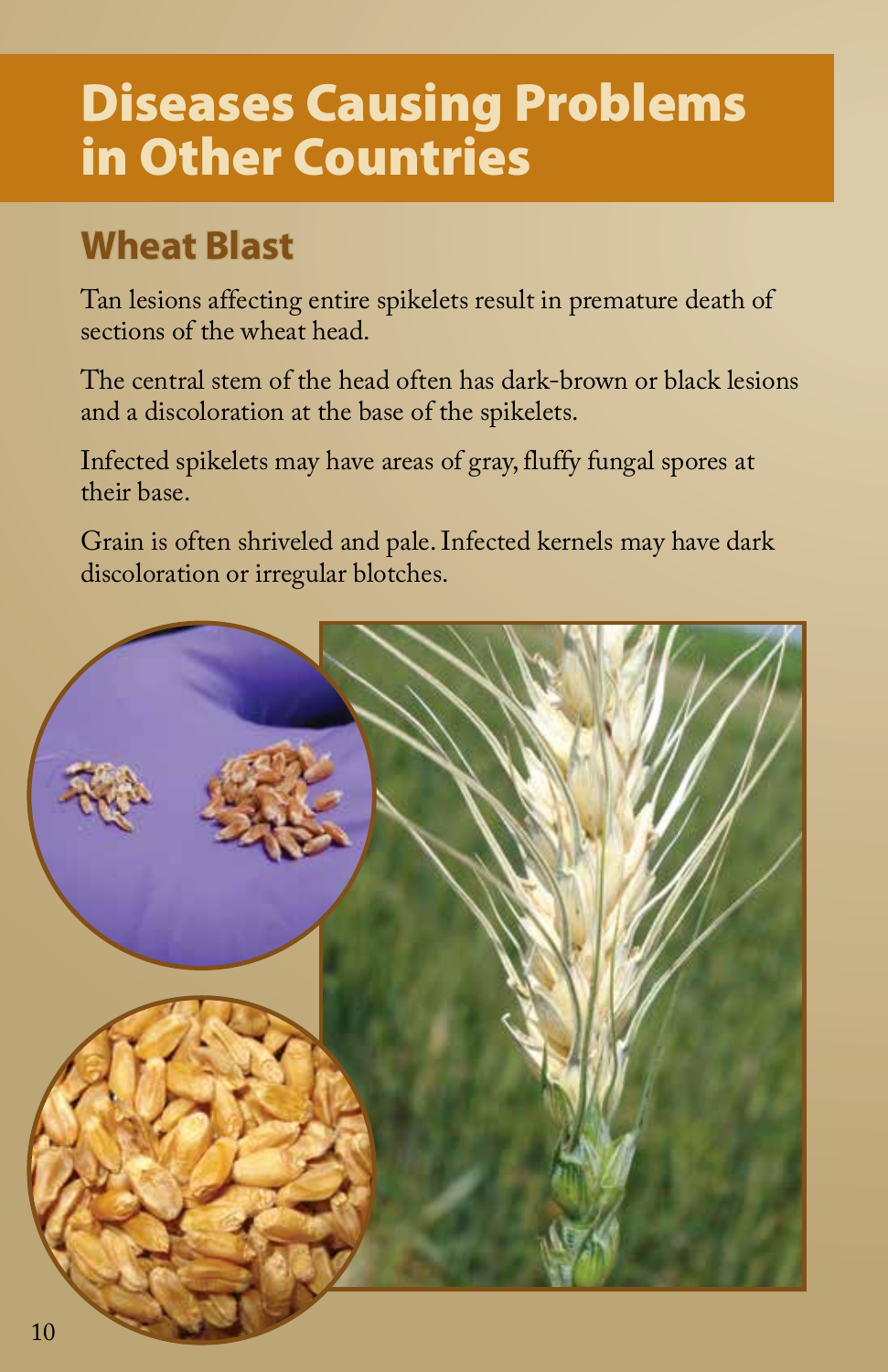Wheat blast is an emerging problem in the South American countries of Brazil, Bolivia, and Paraguay.

The disease is not known to occur in North America.

The symptoms of wheat blast often resemble those of other diseases affecting wheat.